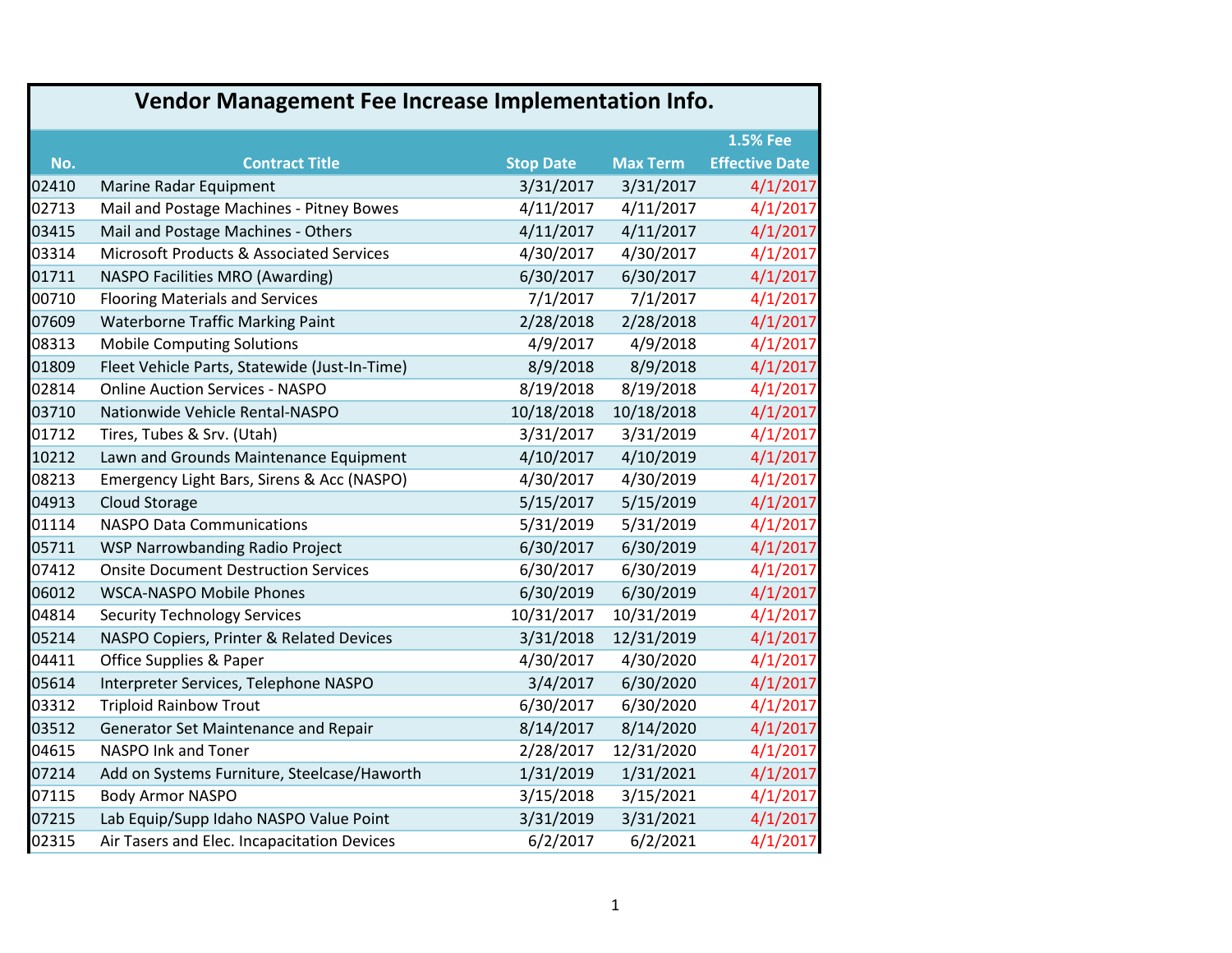|       |                                                          |                  |                 | <b>1.5% Fee</b>       |
|-------|----------------------------------------------------------|------------------|-----------------|-----------------------|
| No.   | <b>Contract Title</b>                                    | <b>Stop Date</b> | <b>Max Term</b> | <b>Effective Date</b> |
| 01513 | Various Cab & Chassis                                    | 6/3/2018         | 6/13/2021       | 4/1/2017              |
| 07013 | Mattresses, Innerspring and Foam                         | 6/30/2017        | 6/29/2021       | 4/1/2017              |
| 05715 | NASPO Public Safety Comm Support Equip                   | 6/30/2018        | 6/30/2021       | 4/1/2017              |
| 02813 | <b>Weather Forecasting Service</b>                       | 7/31/2017        | 7/31/2021       | 4/1/2017              |
| 00215 | <b>NASPO Managed Print Services</b>                      | 8/31/2021        | 8/31/2021       | 4/1/2017              |
| 05316 | Vehicle Lifts and Garage Associated Equipment            | 2/10/2019        | 2/10/2022       | 4/1/2017              |
| 03014 | Cutting Edges for Snow Plows and Graders                 | 6/1/2017         | 5/31/2022       | 4/1/2017              |
| 03215 | <b>Commercial Food Service Equipment</b>                 | 6/30/2018        | 6/30/2022       | 4/1/2017              |
| 02714 | Snow & Ice Control Products                              | 8/18/2022        | 8/18/2022       | 4/1/2017              |
| 05616 | FURNITURE: OFFICE, DORMITORY & MISC ITEMS                | 12/31/2022       | 12/31/2022      | 4/1/2017              |
| 00615 | <b>NASPO Managed Print Services</b>                      | 5/1/2017         | 5/1/2023        | 4/1/2017              |
| 06913 | NASPO Public Safety Communications Equipment             | 6/30/2018        | 5/31/2023       | 4/1/2017              |
| 05916 | <b>Motor Vehicles</b>                                    | 1/5/2021         | 1/5/2025        | 4/1/2017              |
| 04616 | Illumination, Traffic Signal & Intelligent Tranportation | 1/23/2019        | 1/31/2025       | 4/1/2017              |
| 00911 | Street Flushers - Truck & Trailer Mounted                | 5/4/2017         | 5/4/2017        | 7/1/2017              |
| 00111 | Fertilizers                                              | 5/22/2017        | 5/22/2017       | 7/1/2017              |
| 00411 | Drug & Alcohol Testing Services                          | 6/30/2017        | 6/30/2017       | 7/1/2017              |
| 00810 | <b>Process Service</b>                                   | 6/30/2017        | 6/30/2017       | 7/1/2017              |
| 07409 | <b>Olympia Airport Aviation Fuel</b>                     | 6/30/2017        | 6/30/2017       | 7/1/2017              |
| 16904 | <b>Front Loaders</b>                                     | 6/30/2017        | 6/30/2017       | 7/1/2017              |
| 06810 | Uniforms and Accessories (WSP, Emergency)                | 10/31/2017       | 10/31/2017      | 7/1/2017              |
| 00711 | <b>Household Appliances</b>                              | 11/30/2017       | 11/30/2017      | 7/1/2017              |
| 02511 | ADA Vans, Mini vans and Specialty Vehicles               | 12/6/2017        | 12/6/2017       | 7/1/2017              |
| 04611 | <b>Vegetation Management</b>                             | 2/7/2018         | 2/7/2018        | 7/1/2017              |
| 02910 | <b>Plumbing Supplies</b>                                 | 6/21/2017        | 6/21/2018       | 7/1/2017              |
| 05809 | Air Filters for HVAC                                     | 6/22/2018        | 6/22/2018       | 7/1/2017              |
| 05311 | Gloves, Disposable, Hospital/Medical                     | 6/30/2017        | 6/30/2018       | 7/1/2017              |
| 00412 | Pharmaceutical PKG. Serv.                                | 6/30/2018        | 6/30/2018       | 7/1/2017              |
| 00812 | Janitorial/Industrial Paper Supplies - Green             | 7/30/2017        | 7/30/2018       | 7/1/2017              |
| 03008 | Guardrails, Terminals, Cable and Components              | 9/11/2018        | 9/12/2018       | 7/1/2017              |
| 03812 | <b>Medical Diagnostic Testing Services</b>               | 10/31/2017       | 10/31/2018      | 7/1/2017              |
| 04312 | <b>Translation Services-Written Word</b>                 | 11/30/2017       | 11/30/2018      | 7/1/2017              |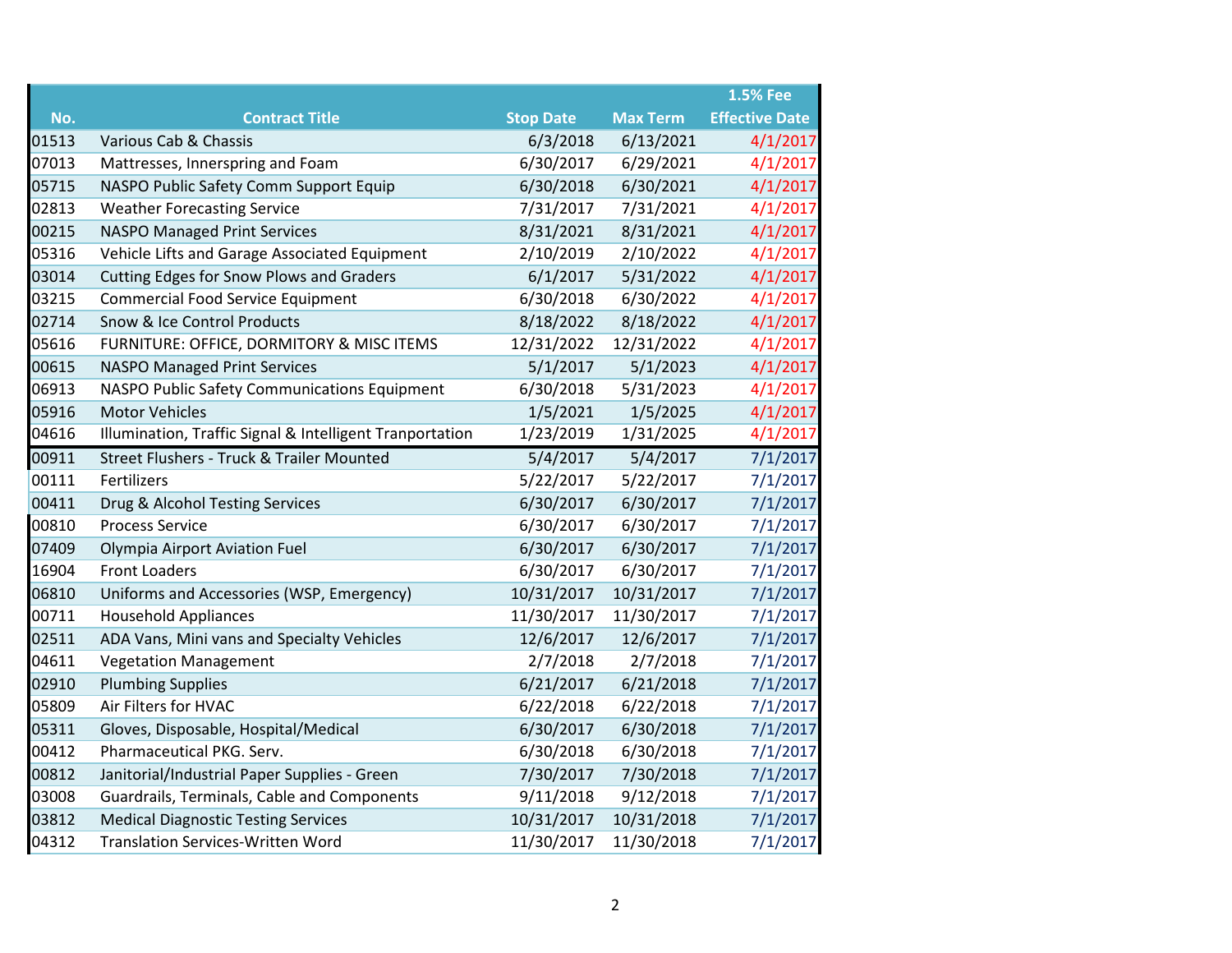|       |                                                    |                  |                 | <b>1.5% Fee</b>       |
|-------|----------------------------------------------------|------------------|-----------------|-----------------------|
| No.   | <b>Contract Title</b>                              | <b>Stop Date</b> | <b>Max Term</b> | <b>Effective Date</b> |
| 07812 | Survey and Mapping Equipment & Supplies            | 11/30/2018       | 11/30/2018      | 7/1/2017              |
| 07612 | <b>Waste Pumping Services</b>                      | 1/8/2019         | 1/8/2019        | 7/1/2017              |
| 07410 | Refuse Management Equipment                        | 1/25/2019        | 1/25/2019       | 7/1/2017              |
| 01713 | <b>Fully Refundable Airfare</b>                    | 6/30/2017        | 6/30/2019       | 7/1/2017              |
| 01913 | Travel Services, Agent Assisted & Internet         | 9/30/2017        | 9/30/2019       | 7/1/2017              |
| 07510 | Lamps and Ballasts                                 | 10/28/2017       | 10/27/2019      | 7/1/2017              |
| 04013 | <b>CI-Eye Glasses and Contact Lenses</b>           | 11/21/2019       | 11/21/2019      | 7/1/2017              |
| 08812 | Autodesk - Software Master Purchase Agreement      | 4/20/2017        | 2/20/2020       | 7/1/2017              |
| 04413 | <b>Air Charter Services</b>                        | 4/30/2017        | 4/30/2020       | 7/1/2017              |
| 01014 | <b>Wireless Pooled Minutes</b>                     | 11/15/2018       | 10/16/2020      | 7/1/2017              |
| 01111 | Survey/Data Collection Services                    | 6/15/2017        | 10/23/2020      | 7/1/2017              |
| 01714 | Translation Auto System DSHS-ALTSA                 | 12/31/2019       | 12/31/2020      | 7/1/2017              |
| 00213 | PreCast Concrete Utility & Restroom Bldgs          | 9/14/2018        | 4/14/2021       | 7/1/2017              |
| 04115 | Buses--Cutaways                                    | 7/10/2017        | 7/11/2021       | 7/1/2017              |
| 00313 | Street Light & Poles                               | 8/27/2021        | 8/27/2021       | 7/1/2017              |
| 02513 | Retro-Reflective Materials                         | 12/31/2017       | 12/31/2021      | 7/1/2017              |
| 00214 | Emergency Response to Haz Materials & Vessels      | 5/26/2017        | 5/26/2022       | 7/1/2017              |
| 03514 | INTERPRETER SERVICES, SPOKEN (CERTIFIED/NON)       | 6/30/2017        | 6/30/2023       | 7/1/2017              |
| 02616 | Ammunition                                         | 12/31/2023       | 12/31/2023      | 7/1/2017              |
| 01715 | Linen and Laundry Service                          | 3/31/2019        | 3/31/2024       | 7/1/2017              |
| 06614 | <b>Toll Free Telephone Service</b>                 | 4/30/2018        | 4/30/2024       | 7/1/2017              |
| 07815 | <b>HVAC Parts</b>                                  | 6/22/2018        | 6/30/2024       | 7/1/2017              |
| 06115 | <b>Forklifts</b>                                   | 10/31/2018       | 10/31/2024      | 7/1/2017              |
| 05416 | <b>Mechanical Door Hardware</b>                    | 11/30/2018       | 11/30/2024      | 7/1/2017              |
| 02915 | <b>Equipment Rental</b>                            | 12/31/2019       | 12/31/2024      | 7/1/2017              |
| 03614 | Hazardous Waste Handling and Disposal Service      | 6/29/2019        | 6/29/2025       | 7/1/2017              |
| 05712 | <b>Gartner IT Research &amp; Advisory Services</b> | 2/28/2017        | 1/1/2099        | 7/1/2017              |
| 01710 | Oklahoma Auto Ext. Defibrillators - NASPO          | 3/31/2017        | 3/31/2017       | 10/1/2017             |
| 00910 | <b>Snow Plows and Assemblies</b>                   | 6/6/2017         | 6/6/2017        | 10/1/2017             |
| 12304 | Dump Bodies-Various Sizes                          | 6/30/2017        | 6/30/2017       | 10/1/2017             |
| 02811 | Herbicide/Anti-Icer Sprayers                       | 7/31/2017        | 7/31/2017       | 10/1/2017             |
| 07114 | Cisco - Data Communications (T12-MST-642)          | 8/10/2017        | 8/10/2017       | 10/1/2017             |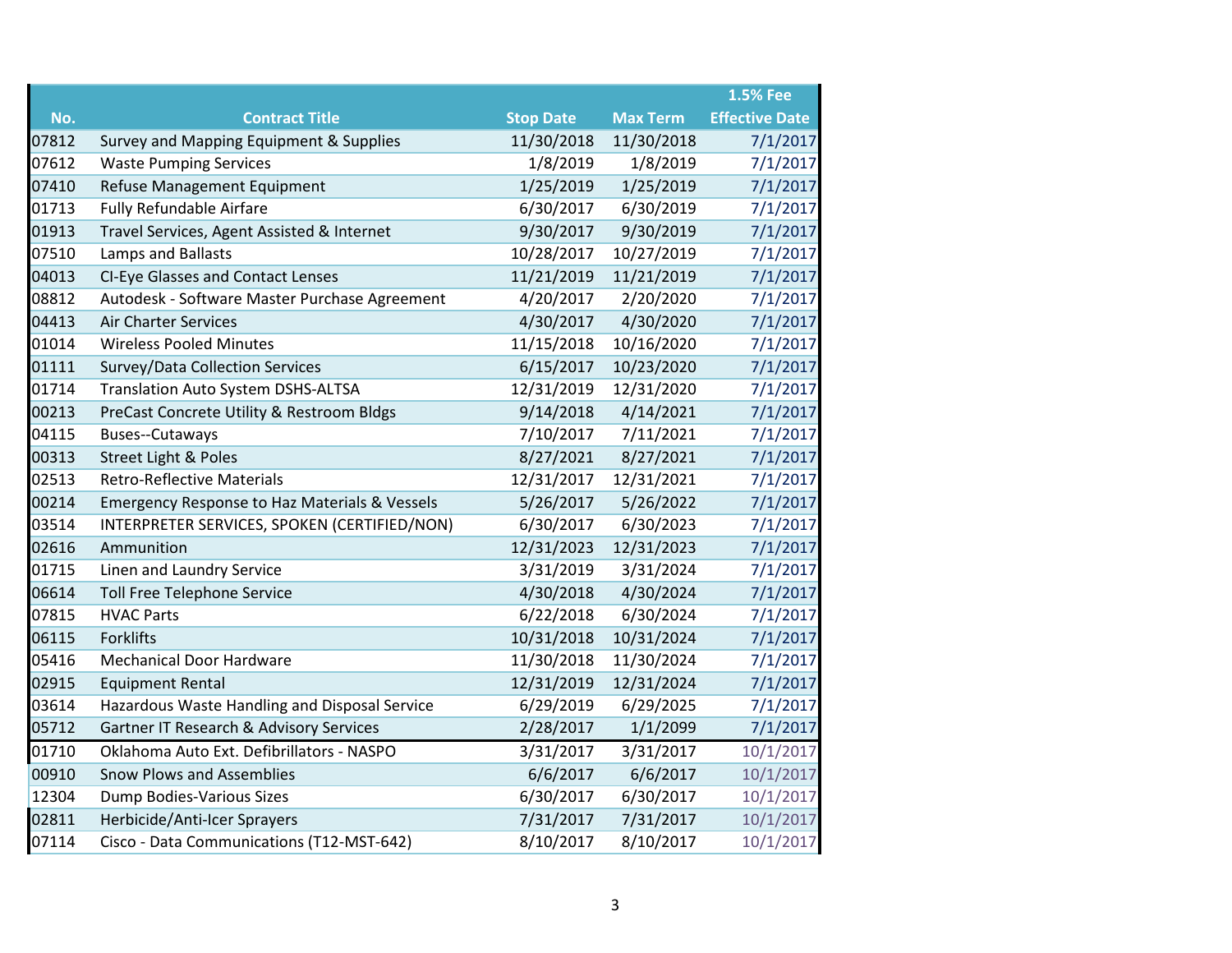|       |                                                    |                  |                 | <b>1.5% Fee</b>       |
|-------|----------------------------------------------------|------------------|-----------------|-----------------------|
| No.   | <b>Contract Title</b>                              | <b>Stop Date</b> | <b>Max Term</b> | <b>Effective Date</b> |
| 02308 | Boxes, One-Piece Archive and Record Storage        | 8/14/2017        | 8/14/2017       | 10/1/2017             |
| 03010 | <b>Genetic Testing Services</b>                    | 8/31/2017        | 8/31/2017       | 10/1/2017             |
| 01109 | <b>Offiste Drug Testing Services</b>               | 9/17/2017        | 9/17/2017       | 10/1/2017             |
| 04316 | Small Hand & Power Tools and Accessories (NASPO)   | 9/19/2017        | 9/19/2017       | 10/1/2017             |
| 02911 | <b>Manlifts - Various Sizes</b>                    | 9/29/2017        | 9/29/2017       | 10/1/2017             |
| 06006 | Food Umbrella Contract                             | 9/30/2017        | 9/30/2017       | 10/1/2017             |
| 06710 | Portable Roadway Signs and Stands                  | 9/30/2017        | 9/30/2017       | 10/1/2017             |
| 10103 | CI Umbrella Contract                               | 10/31/2017       | 10/31/2017      | 10/1/2017             |
| 02411 | Lubricants, Virgin and Re-refined                  | 10/31/2017       | 10/31/2017      | 10/1/2017             |
| 01709 | Propane Gas and Service                            | 10/31/2017       | 10/31/2017      | 10/1/2017             |
| 01811 | <b>Vehicle Partitions and Push Bumpers</b>         | 10/31/2017       | 10/31/2017      | 10/1/2017             |
| 04511 | Stamps, Custom (made to order)                     | 10/31/2017       | 10/31/2017      | 10/1/2017             |
| 01407 | CI Custom-Made High-Visibility Safety Garment      | 12/31/2017       | 12/31/2017      | 10/1/2017             |
| 01908 | CI Clothing, Uniforms and Career Apparel           | 12/31/2017       | 12/31/2017      | 10/1/2017             |
| 02807 | CI Undergarments - Male and Female                 | 12/31/2017       | 12/31/2017      | 10/1/2017             |
| 10106 | <b>Translation Services DSHS Automated Systems</b> | 12/31/2017       | 12/31/2017      | 10/1/2017             |
| 06211 | <b>Highway Signal Flares</b>                       | 1/9/2018         | 1/9/2018        | 10/1/2017             |
| 06311 | <b>Garbage Compactors</b>                          | 1/31/2018        | 1/31/2018       | 10/1/2017             |
| 00410 | Tractor, with Loader and Backhoe                   | 4/25/2018        | 4/25/2018       | 10/1/2017             |
| 03412 | Rollers, Various Sizes                             | 6/25/2018        | 6/25/2018       | 10/1/2017             |
| 03510 | Lubricants for Washington State Ferries            | 7/31/2018        | 7/31/2018       | 10/1/2017             |
| 04513 | EasyVista Master Contract for ITSM Services        | 7/31/2018        | 7/31/2018       | 10/1/2017             |
| 00312 | Flags (State of Washington and U.S.)               | 8/19/2018        | 8/19/2018       | 10/1/2017             |
| 01912 | <b>Catch Basin Cleaners</b>                        | 8/20/2018        | 8/20/2018       | 10/1/2017             |
| 06213 | Carahsoft ITSM Software & Services                 | 8/27/2017        | 8/26/2018       | 10/1/2017             |
| 07712 | <b>Bulk Envelope Parent Cut Sheet Paper</b>        | 10/2/2018        | 10/2/2018       | 10/1/2017             |
| 01611 | NASPO Police Radar, Lidar, Parts & Equip           | 10/30/2017       | 10/30/2018      | 10/1/2017             |
| 08113 | ITSM Master Contract - CompuCom                    | 11/14/2017       | 11/14/2018      | 10/1/2017             |
| 08012 | <b>Steel Culverts</b>                              | 1/24/2018        | 1/25/2019       | 10/1/2017             |
| 00112 | Interstate and International Relocations           | 5/31/2018        | 5/31/2019       | 10/1/2017             |
| 10012 | <b>Weekend Student Transportation</b>              | 7/31/2018        | 7/31/2019       | 10/1/2017             |
| 01211 | Asphalt, Bulk Products                             | 8/17/2017        | 8/17/2019       | 10/1/2017             |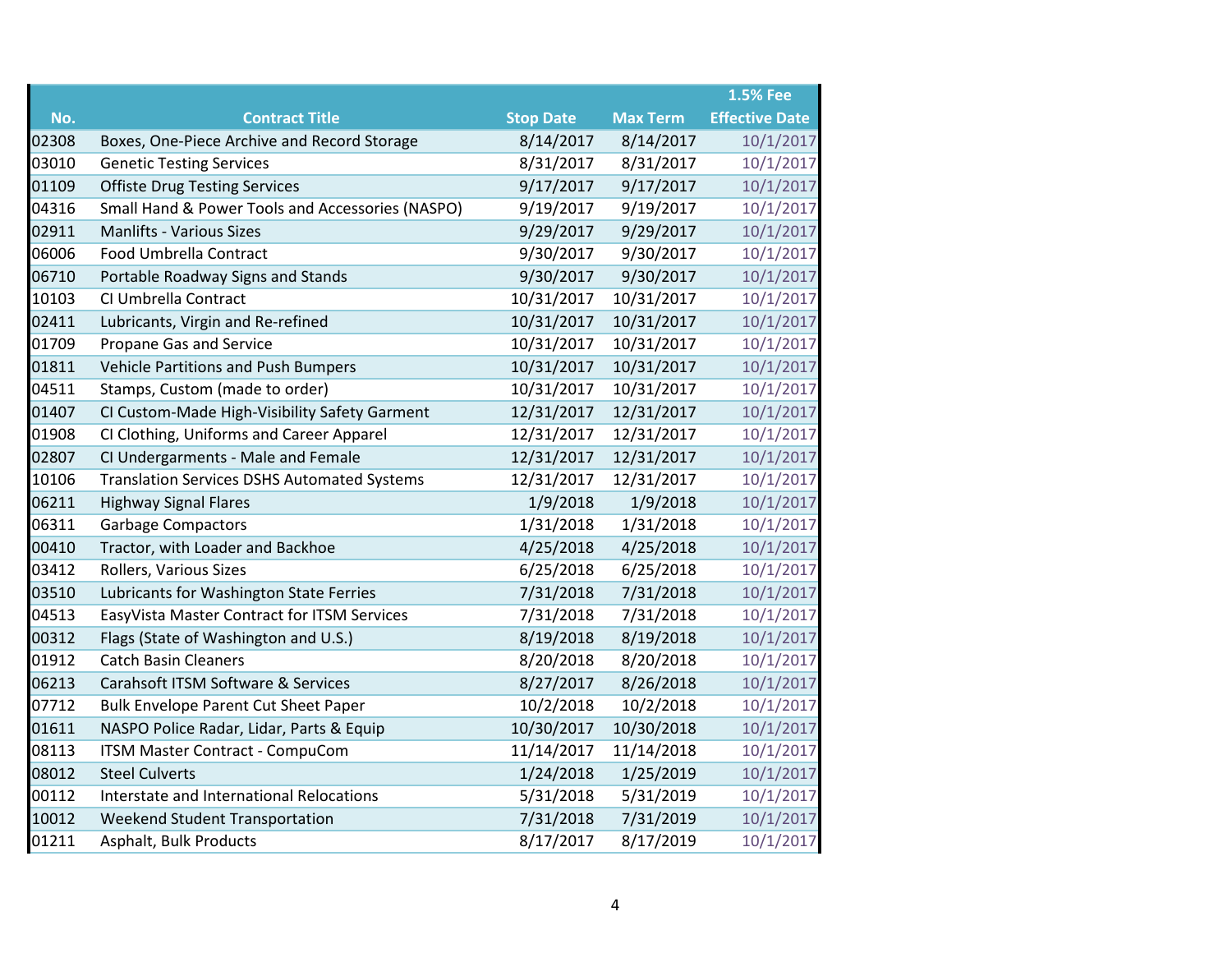|       |                                                   |                  |                 | <b>1.5% Fee</b>       |
|-------|---------------------------------------------------|------------------|-----------------|-----------------------|
| No.   | <b>Contract Title</b>                             | <b>Stop Date</b> | <b>Max Term</b> | <b>Effective Date</b> |
| 01313 | <b>Digital Communication Solutions</b>            | 11/15/2017       | 11/16/2019      | 10/1/2017             |
| 02912 | <b>Debt Collection Services</b>                   | 8/20/2018        | 2/20/2020       | 10/1/2017             |
| 03116 | <b>Communication Access Real-Time Translation</b> | 2/20/2020        | 2/20/2020       | 10/1/2017             |
| 01813 | <b>Household Moves</b>                            | 2/28/2018        | 2/28/2020       | 10/1/2017             |
| 02212 | TEST FISHING CHARTER SERVICES                     | 4/13/2018        | 4/15/2020       | 10/1/2017             |
| 08613 | Relocations, Office                               | 12/31/2017       | 4/30/2020       | 10/1/2017             |
| 00314 | Non-Disposable Plastic Serving Ware               | 5/31/2018        | 6/1/2020        | 10/1/2017             |
| 01012 | Modular Polymer Belts/Screen and Accessories      | 6/5/2018         | 6/5/2020        | 10/1/2017             |
| 01614 | <b>Fuel Tanks and Equipment</b>                   | 10/31/2017       | 6/30/2020       | 10/1/2017             |
| 06212 | <b>VARIABLE MESSAGE BOARDS</b>                    | 6/30/2018        | 1/30/2021       | 10/1/2017             |
| 08212 | Vehicle Glass Repair/Replacement                  | 1/31/2018        | 1/31/2021       | 10/1/2017             |
| 01914 | Fresh Bakery Items                                | 1/31/2019        | 1/31/2021       | 10/1/2017             |
| 01312 | <b>Solvent Traffic Marking Paint</b>              | 2/28/2018        | 2/14/2021       | 10/1/2017             |
| 08112 | Fish Hatchery Pharmaceuticals                     | 2/14/2018        | 2/15/2021       | 10/1/2017             |
| 00113 | <b>Tire Retreading Services</b>                   | 4/12/2018        | 4/12/2021       | 10/1/2017             |
| 00513 | Ferry Boat Re-Upholstery Services                 | 6/2/2018         | 6/2/2021        | 10/1/2017             |
| 01213 | Sign Blanks                                       | 7/18/2018        | 7/17/2021       | 10/1/2017             |
| 03913 | Clothing for the Disabled                         | 8/22/2018        | 8/22/2021       | 10/1/2017             |
| 02613 | Sweepers, Various Sizes                           | 8/27/2018        | 8/27/2021       | 10/1/2017             |
| 02515 | Satellite Phone Equipment & Services              | 10/1/2018        | 10/1/2021       | 10/1/2017             |
| 09014 | Dispensers, Kiosks and Promotional Items          | 10/15/2017       | 10/15/2021      | 10/1/2017             |
| 06215 | <b>Tire Chains</b>                                | 2/16/2018        | 2/16/2022       | 10/1/2017             |
| 05015 | Vehicle Accident Management Services              | 3/10/2018        | 3/10/2022       | 10/1/2017             |
| 01116 | Offsite data storage services                     | 6/20/2018        | 6/20/2022       | 10/1/2017             |
| 00316 | <b>Marine Waste Management Services</b>           | 7/31/2018        | 7/31/2022       | 10/1/2017             |
| 00814 | Walk-in Step Vans, Various Sizes                  | 8/4/2022         | 8/4/2022        | 10/1/2017             |
| 05114 | <b>Electrical Supplies</b>                        | 8/29/2017        | 8/30/2022       | 10/1/2017             |
| 00416 | <b>Native Plants</b>                              | 8/31/2019        | 8/31/2022       | 10/1/2017             |
| 01716 | Less-Lethal Munitions & Wea                       | 12/9/2022        | 12/9/2022       | 10/1/2017             |
| 07514 | Deicer Storage Tanks                              | 12/16/2018       | 12/16/2022      | 10/1/2017             |
| 07914 | Rainwear                                          | 3/31/2018        | 3/31/2023       | 10/1/2017             |
| 02415 | <b>Sign Support Materials</b>                     | 4/30/2018        | 4/29/2023       | 10/1/2017             |